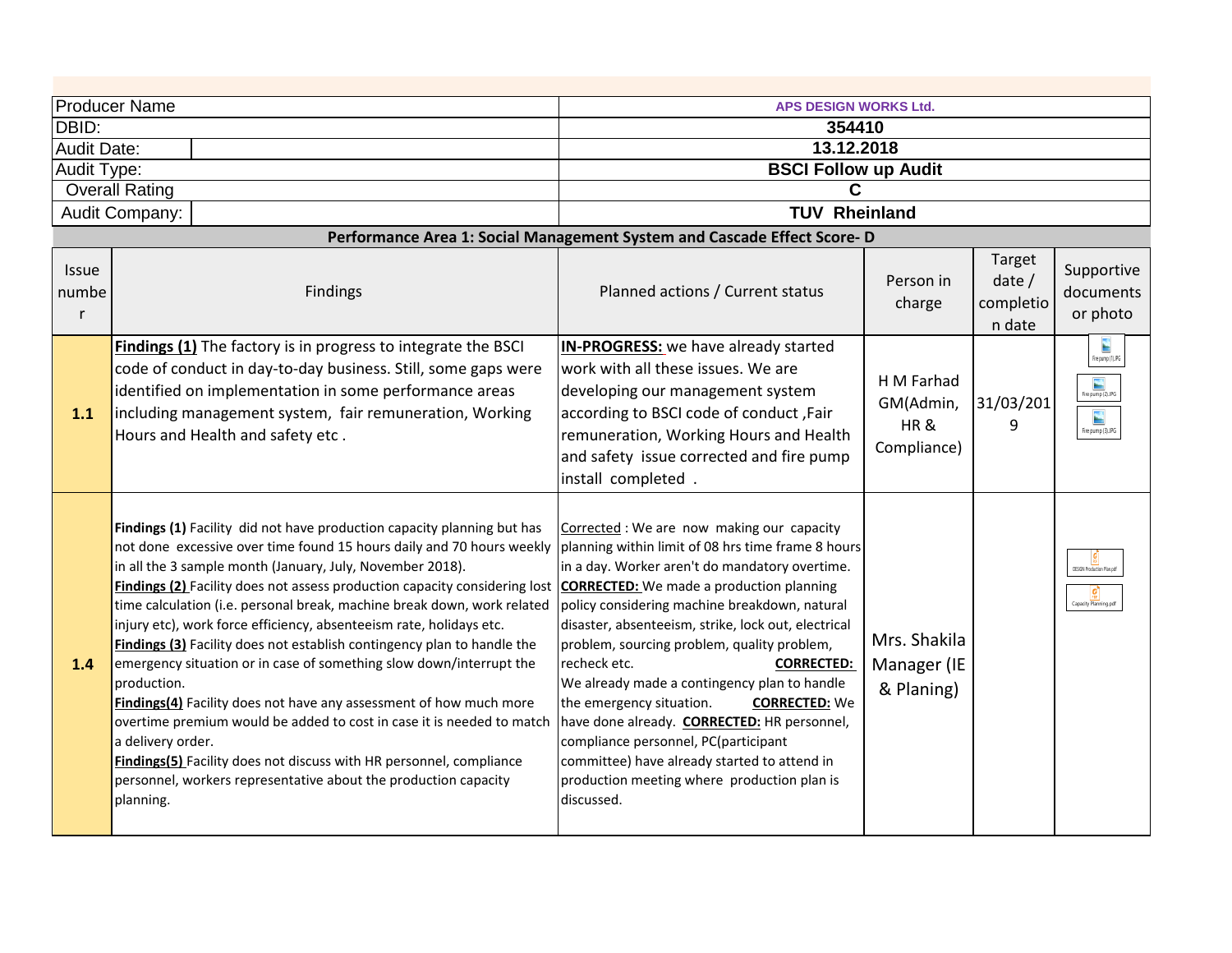## **Performance Area 2: Workers Involvement and Protection Score-A**

| Performance area 3: The rights Freedom of Association and collative Barganing Score-A |                                                                                                                                                                                                                                                                                                          |                                                                                                                                                             |                                             |                                               |                                     |  |
|---------------------------------------------------------------------------------------|----------------------------------------------------------------------------------------------------------------------------------------------------------------------------------------------------------------------------------------------------------------------------------------------------------|-------------------------------------------------------------------------------------------------------------------------------------------------------------|---------------------------------------------|-----------------------------------------------|-------------------------------------|--|
|                                                                                       |                                                                                                                                                                                                                                                                                                          |                                                                                                                                                             |                                             |                                               |                                     |  |
| Performance area 4: No Discrimination Score-A                                         |                                                                                                                                                                                                                                                                                                          |                                                                                                                                                             |                                             |                                               |                                     |  |
|                                                                                       |                                                                                                                                                                                                                                                                                                          |                                                                                                                                                             |                                             |                                               |                                     |  |
| <b>Performance Area 5 : Fair Remuneration Score-A</b>                                 |                                                                                                                                                                                                                                                                                                          |                                                                                                                                                             |                                             |                                               |                                     |  |
| <i><b>Issue</b></i><br>numbe                                                          | Planned actions / Current status                                                                                                                                                                                                                                                                         | Planned actions / Current status                                                                                                                            | Person in<br>charge                         | <b>Target</b><br>date/<br>completio<br>n date | Supportive<br>documents<br>or photo |  |
| 5.4                                                                                   | Findings Factory management they did not identify possible<br>gaps between actual remuneration and the fair remuneration<br>figure in the factory. But factory did not take potential actions<br>to fill the gap. So that still gap has been identified to ensure<br>fair remuneration to the employees. | <b>Corrected :</b> We are following the wages<br>scale as per Bangladesh labor law<br>properly. As per BSCI requirements we<br>have paid from January 2019. | H M Farhad<br>GM(Admin, HR<br>& Compliance) |                                               | Fair Remeneration.pr                |  |
|                                                                                       |                                                                                                                                                                                                                                                                                                          |                                                                                                                                                             |                                             |                                               |                                     |  |

| 5.4                                                         | figure in the factory. But factory did not take potential actions<br>to fill the gap. So that still gap has been identified to ensure<br>fair remuneration to the employees.                                                                                                                                                                                                                                                       | properly. As per BSCI requirements we<br>have paid from January 2019.                                                                                                                    | H M Farhad<br>GM(Admin, HR<br>& Compliance) |                                        | Fair Remeneration.pdf               |  |
|-------------------------------------------------------------|------------------------------------------------------------------------------------------------------------------------------------------------------------------------------------------------------------------------------------------------------------------------------------------------------------------------------------------------------------------------------------------------------------------------------------|------------------------------------------------------------------------------------------------------------------------------------------------------------------------------------------|---------------------------------------------|----------------------------------------|-------------------------------------|--|
|                                                             |                                                                                                                                                                                                                                                                                                                                                                                                                                    |                                                                                                                                                                                          |                                             |                                        |                                     |  |
|                                                             |                                                                                                                                                                                                                                                                                                                                                                                                                                    |                                                                                                                                                                                          |                                             |                                        |                                     |  |
|                                                             |                                                                                                                                                                                                                                                                                                                                                                                                                                    | <b>Performance Area 6 : Decent Working Hours Score-C</b>                                                                                                                                 |                                             |                                        |                                     |  |
| <b>Issue</b><br>numbe                                       | Planned actions / Current status                                                                                                                                                                                                                                                                                                                                                                                                   | Planned actions / Current status                                                                                                                                                         | Person in<br>charge                         | Target<br>date/<br>completio<br>n date | Supportive<br>documents<br>or photo |  |
| 6.2                                                         | <b>Findings</b> It was noted through documents review, management and employees<br>interview that maximum overtime hour found 5 hours per day, 22 hours per week in the<br>randomly selected months of January -2018; July -2018 & November-2018. [Law Reference:<br>The Bangladesh Labour Law 2006, Section 102 and latest OT exemption circular for export<br>oriented garment industry which was published on October 24, 2018] | Corrected; From now we are giving every employee weekly<br>holidays asper law .salary sheet & time card we have made<br>properly so that every salary sheet can verify in the audit day. | Mrs. Shakila Manager<br>(IE & Planing)      |                                        | Capacity Planning.pdf               |  |
|                                                             |                                                                                                                                                                                                                                                                                                                                                                                                                                    |                                                                                                                                                                                          |                                             |                                        |                                     |  |
| Performance Area 7 : Occupational Health and Safety Score-D |                                                                                                                                                                                                                                                                                                                                                                                                                                    |                                                                                                                                                                                          |                                             |                                        |                                     |  |
| <b>Issue</b><br>numbe                                       | Planned actions / Current status                                                                                                                                                                                                                                                                                                                                                                                                   | Planned actions / Current status                                                                                                                                                         | Person in<br>charge                         | Target<br>date/<br>completio<br>n date | Supportive<br>documents<br>or photo |  |
|                                                             |                                                                                                                                                                                                                                                                                                                                                                                                                                    |                                                                                                                                                                                          |                                             |                                        |                                     |  |

| Performance Area 7 : Occupational Health and Safety Score-D |                                  |                                  |                     |                                        |                                     |  |  |
|-------------------------------------------------------------|----------------------------------|----------------------------------|---------------------|----------------------------------------|-------------------------------------|--|--|
| <b>Issue</b><br>l numbe l                                   | Planned actions / Current status | Planned actions / Current status | Person in<br>charge | Target<br>date,<br>completio<br>n date | Supportive<br>documents<br>or photo |  |  |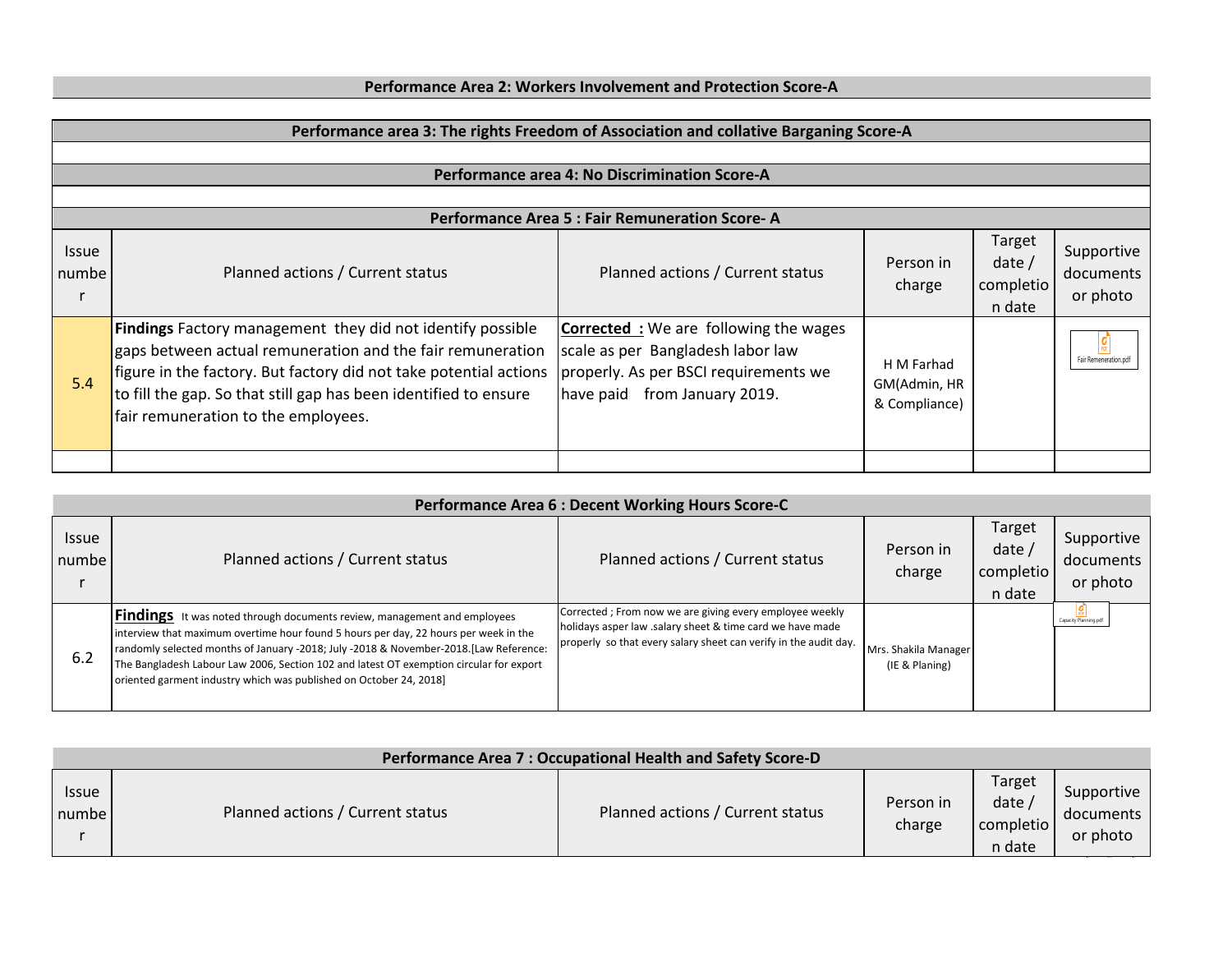| 7.1  | Findings The facility is in progress of complying health & safety corrected : We have completed all of this<br>Rules regulations. During audit few gaps were found related to <i>issue</i> .<br>risk assessment, Assembly Point, Floor Layout Plan, Hose reel<br>, water pressure etc.                                                      |                                                                                                                                                                                                                                                                                                                 | Md.Bahadur<br>Alom<br>(Manager HR &<br>Compliance) | Health & Safety Risk Assessment poli                                                                                                                                                                                                                                                                                                                                                                                                                                                                                                                                                                                                                                                                                     |
|------|---------------------------------------------------------------------------------------------------------------------------------------------------------------------------------------------------------------------------------------------------------------------------------------------------------------------------------------------|-----------------------------------------------------------------------------------------------------------------------------------------------------------------------------------------------------------------------------------------------------------------------------------------------------------------|----------------------------------------------------|--------------------------------------------------------------------------------------------------------------------------------------------------------------------------------------------------------------------------------------------------------------------------------------------------------------------------------------------------------------------------------------------------------------------------------------------------------------------------------------------------------------------------------------------------------------------------------------------------------------------------------------------------------------------------------------------------------------------------|
| 7.3  | Temporary used compressor machine at ground floor found<br>without any risk assessment and fencing.                                                                                                                                                                                                                                         | Corrected : We have removed<br>compressure machine.                                                                                                                                                                                                                                                             | Md.Bahadur Alom<br>(Manager HR &<br>Compliance)    |                                                                                                                                                                                                                                                                                                                                                                                                                                                                                                                                                                                                                                                                                                                          |
| 7.8  | Findings Factory has an emergency assembly point in front of<br>the factory building. But, the area is not suitable to use during<br>emergency as that is much closed to the busy road and lots of<br>vehicles moved and parked in assembly point.                                                                                          | <b>CORRECTED:</b> We have already taken approval<br>from local authority for using road in on<br>emergency basis. We have not enough space out<br>side of the factory for assembly point. When we<br>conduct any fire drill or emergency we take<br>permission from local union, Thana, Fire service<br>office. | H M Farhad<br>GM(Admin, HR<br>& Compliance)        | Assembly Point.pdf                                                                                                                                                                                                                                                                                                                                                                                                                                                                                                                                                                                                                                                                                                       |
| 7.11 | 01 out of 3 generator at ground floor beside main gate and<br>01 temporary compressore lay out plan found missing at<br>current approved machine layout plan [Law Reference:<br>Bangladesh Labour Rules 2015, Rule 353(1)]                                                                                                                  | Corrected : We have removed.                                                                                                                                                                                                                                                                                    | H M Farhad<br>GM(Admin, HR<br>& Compliance)        |                                                                                                                                                                                                                                                                                                                                                                                                                                                                                                                                                                                                                                                                                                                          |
| 7.14 | Findings Water pressure of randomly checked 02 out 02 fire<br>hose pipe were not found satisfactory level. Note that during<br>audit fire hydrant system installation works observed ongoing<br>but not completed (functional) yet. [Law Reference:<br>Bangladesh Labour Rules-2015, Rule-55 and BNBC, Part 4,<br>section D-15, and 5.8.2.] | <b>CORRECTED:</b> We have already repaired all<br>hose pipe & keeping high pressure of<br>water. On the other hand fire hydrant<br>system installation is going on. It will be<br>completed within 2 months.                                                                                                    | H M Farhad<br>GM(Admin, HR<br>& Compliance)        | <b>Extra</b><br>Hose Pipe check PG<br>$\begin{array}{ c } \hline \quad \quad & \quad \quad & \quad \quad \\ \hline \quad \quad & \quad \quad & \quad \quad \\ \hline \quad \quad & \quad \quad & \quad \quad \\ \hline \quad \quad & \quad \quad & \quad \quad \\ \hline \quad \quad & \quad \quad & \quad \quad \\ \quad \quad & \quad \quad & \quad \quad \\ \quad \quad & \quad \quad & \quad \quad \\ \quad \quad & \quad \quad & \quad \quad \\ \quad \quad & \quad \quad & \quad \quad \\ \quad \quad & \quad \quad & \quad \quad \\ \quad \quad & \quad \quad & \quad \quad \\ \quad \quad & \quad \quad & \quad \quad \\ \quad \quad & \quad \quad & \quad \quad \\ \$<br>Fire pump (2).JPG<br>Fire pump (3).JPG |

## **Performance area 8: No Child Labour Score-A**

## **Performance area 9: Special procetion for young worker Score-A**

**Performance area 10: No Precious Employment Score-A**

**Performance aera : 11 No Bounded Labour Score-A**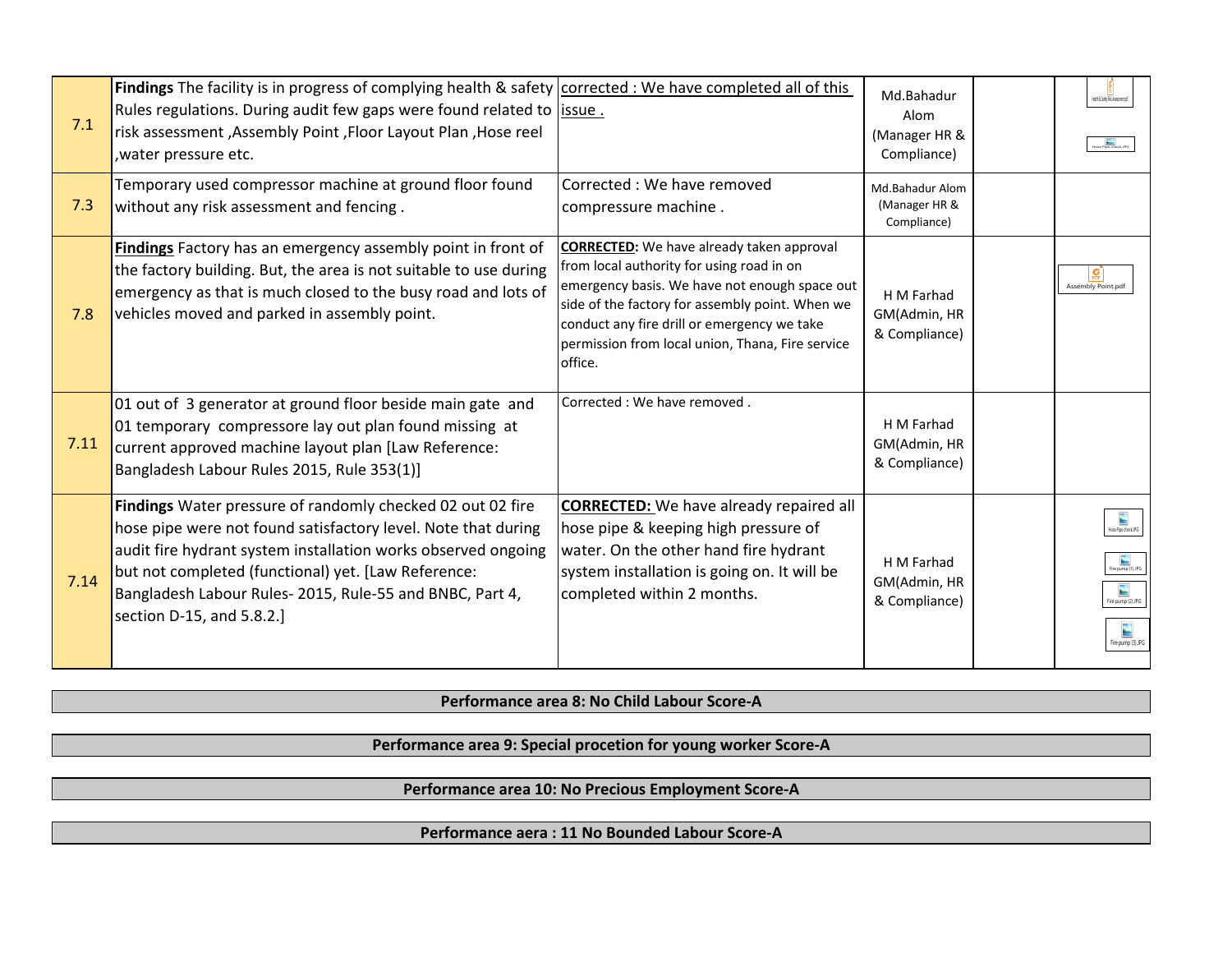|                       | Performance Area 12 : Protection of the Environment Score-A                                                                                                                                                                                             |                                                                                                                                                                               |                                                   |                                        |                                     |  |  |  |
|-----------------------|---------------------------------------------------------------------------------------------------------------------------------------------------------------------------------------------------------------------------------------------------------|-------------------------------------------------------------------------------------------------------------------------------------------------------------------------------|---------------------------------------------------|----------------------------------------|-------------------------------------|--|--|--|
| <b>Issue</b><br>numbe | Planned actions / Current status                                                                                                                                                                                                                        | Planned actions / Current status                                                                                                                                              | Person in<br>charge                               | Target<br>date/<br>completio<br>n date | Supportive<br>documents<br>or photo |  |  |  |
| 12.5                  | <b>Findings</b> It was noted that facility did not have any procedure<br>to prevent water lose and have a system to preserve natural<br>water resource (recycling practices, preserve rain water etc.)<br>to ensure better environment in the premises. | <b>IN-PROGRESS:</b> We are trying to install the<br>process for harvesting rain water. We are<br>reusing domestic water for cleaning<br>floor, washing car and other purpose. | Shamim-Al-<br>Mamun<br>(Executive<br>Environment) |                                        |                                     |  |  |  |